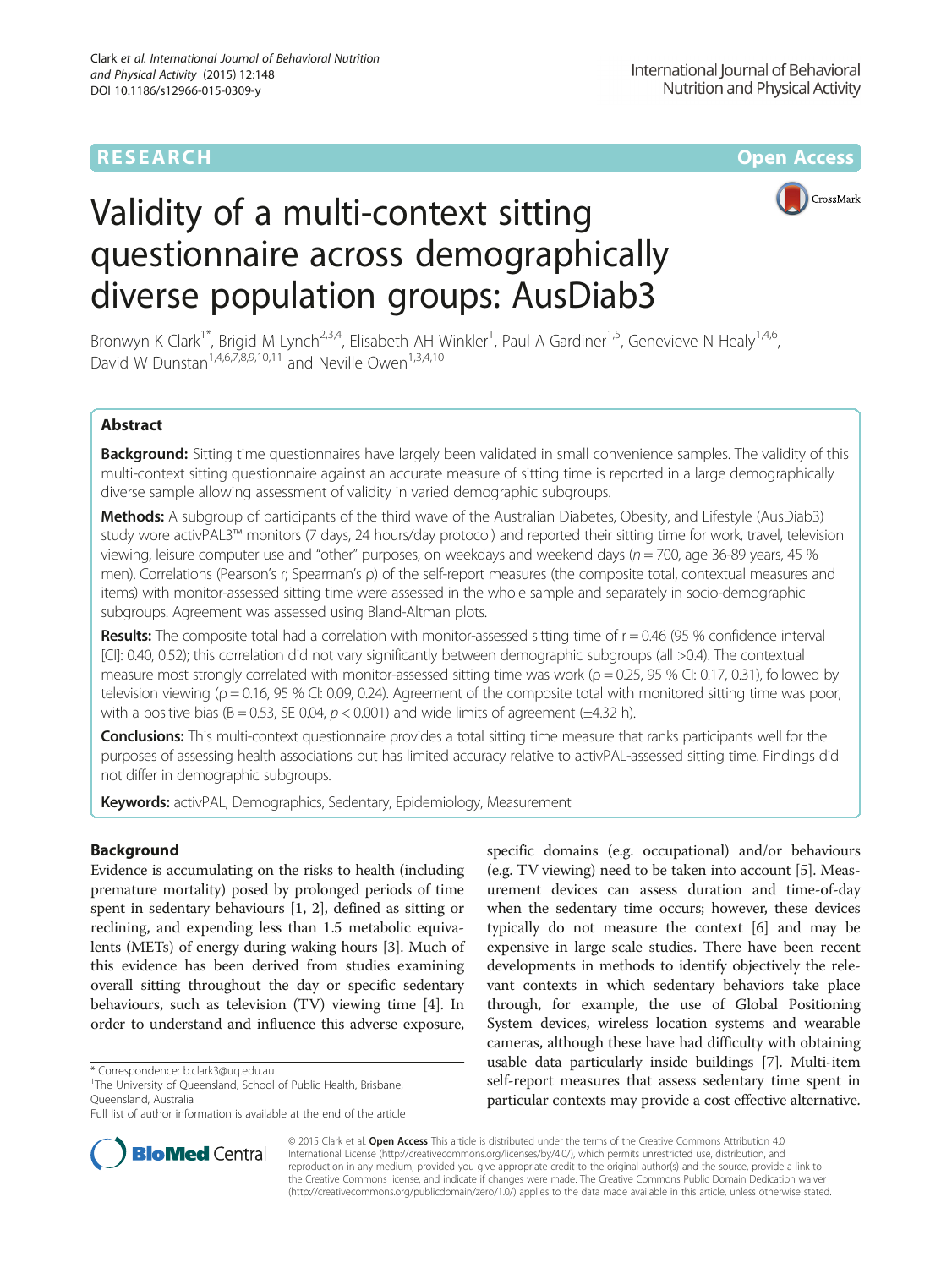It is imperative, however, that the properties of such measures are assessed, given the susceptibility of selfreport measures to recall error and bias [\[8](#page-8-0)].

Many validity studies for sitting time questionnaires have been carried out in small convenience samples, not representative of the general population (e.g. university staff)  $[6]$  $[6]$  $[6]$ . Previous studies have shown that accuracy of sitting time recall can vary by age, gender and education [\[9](#page-8-0)–[12](#page-8-0)], and, therefore, it is important to assess the validity of questionnaires across different population subgroups for use in public health research.

The third wave of the Australian Diabetes, Obesity, and Lifestyle (AusDiab) study included past-week recall questions asked across a comprehensive array of sedentary domains and behaviours, and collection of objective sitting time data (via activPAL) [\[13, 14\]](#page-8-0) in a large sub-sample. This presented the opportunity to further understand the measurement properties of the questionnaire. Specifically, we examined the validity of the composite self-reported sitting time relative to sitting time measured by activPAL3™ monitors (monitor-assessed sitting) in terms of agreement and correlations, along with differences between demographic subgroups in relative validity. We also tested the associations with monitor-assessed total sitting time of the various sitting contexts, in all participants, workers and in non-workers.

#### Methods

#### Data source

The AusDiab baseline study  $(n = 11,247)$  was initially conducted during 1999 to 2000 to examine the prevalence of diabetes and its risk factors in the Australian population [[15](#page-8-0)]. The third survey (AusDiab3) took place in 2011/12 and 4,614 participants (45 % of those potentially eligible from the baseline sample) attended the onsite testing and answered the questionnaires. Detailed methods of sample recruitment and data collection for the AusDiab study have been described elsewhere [[15](#page-8-0), [16\]](#page-8-0). The study was approved by the Ethics Committee of the International Diabetes Institute and The Alfred Health Human Ethics Committee (no. 39/11), and written informed consent was obtained from all participants.

AusDiab3 used the same TV viewing time questions as in prior surveys and added new questions on sitting for work, transport, leisure-time computer use and "other" sitting. AusDiab3 also added an activity monitor assessment in a subsample of eligible participants, who were recruited from on-site attendees at 46 sites across Australia [\[16](#page-8-0)]. Each day, participants for the activity monitor sub-study were invited consecutively, beginning with the first potentially eligible participant (i.e., ambulatory, not already known to be pregnant) until either no more devices were available or five participants had been recruited for that day. Participation in this component required informed written consent, additional to that for participation in the main study. In total 1,014 participants in AusDiab3 were approached to participate, and 782 (77 %) agreed.

#### Data collection

On the day of recruitment, participants underwent biochemical, anthropometric and behavioural assessments as part of the larger set of AusDiab3 survey procedures. At this visit, the questionnaires were administered by trained interviewers and the activity monitors were either attached by research personnel or self-attached and checked by research staff.

#### Measures

#### Referent assessment

Objective data on time spent sitting or lying (collectively referred to here as sitting) were collected using the valid and responsive [[14](#page-8-0), [17](#page-8-0), [18](#page-8-0)] activPAL3™ activity monitor (PAL Technologies Limited, Glasgow, UK; see Table, Supplemental Digital Content 1 which details methods for the activPAL3™ monitor). The monitor was secured onto the right anterior thigh with a hypoallergenic patch. Participants were asked to wear the monitor continuously (24 h/day) for the seven days following the onsite assessment and to report in a diary all wake up, sleep and monitor removal times (if any). Monitor data were processed in SAS™ 9.3 (SAS Institute Inc., Cary NC; see Additional file [1\)](#page-7-0). Periods spent sleeping or not wearing the monitor, and invalid days, were excluded. Time spent sitting/lying down was totalled for each day and then averaged for all days, weekdays and weekend days deemed valid. Valid days were defined as days with monitor removal <20 % of waking hours, and with ≥10 hours estimated waking wear time (when sleep/wake were not reported in the diary). Sitting time was multiplied by a correction factor (waking hours/worn waking hours) to estimate each individual's sitting time over the entire waking day (not only the waking wear period).

#### Self-reported sitting time

Participants were asked to report sitting time over the past seven days, separately for weekdays and weekend days, across five contexts (work, transport, TV viewing, leisure time computer use and "other" sitting; see Additional file [2,](#page-7-0) Sitting time questions from AusDiab3). The periods of recall and activPAL wear did not overlap as the monitors were provided on the same day the questionnaire was administered. Total times over the recall period were converted to average time per day by dividing by five (weekdays), two (weekends), or seven (overall [weekday + weekend]). Such daily averages were calculated for each sitting time item, and the sum of all items (termed composite self-report sitting time).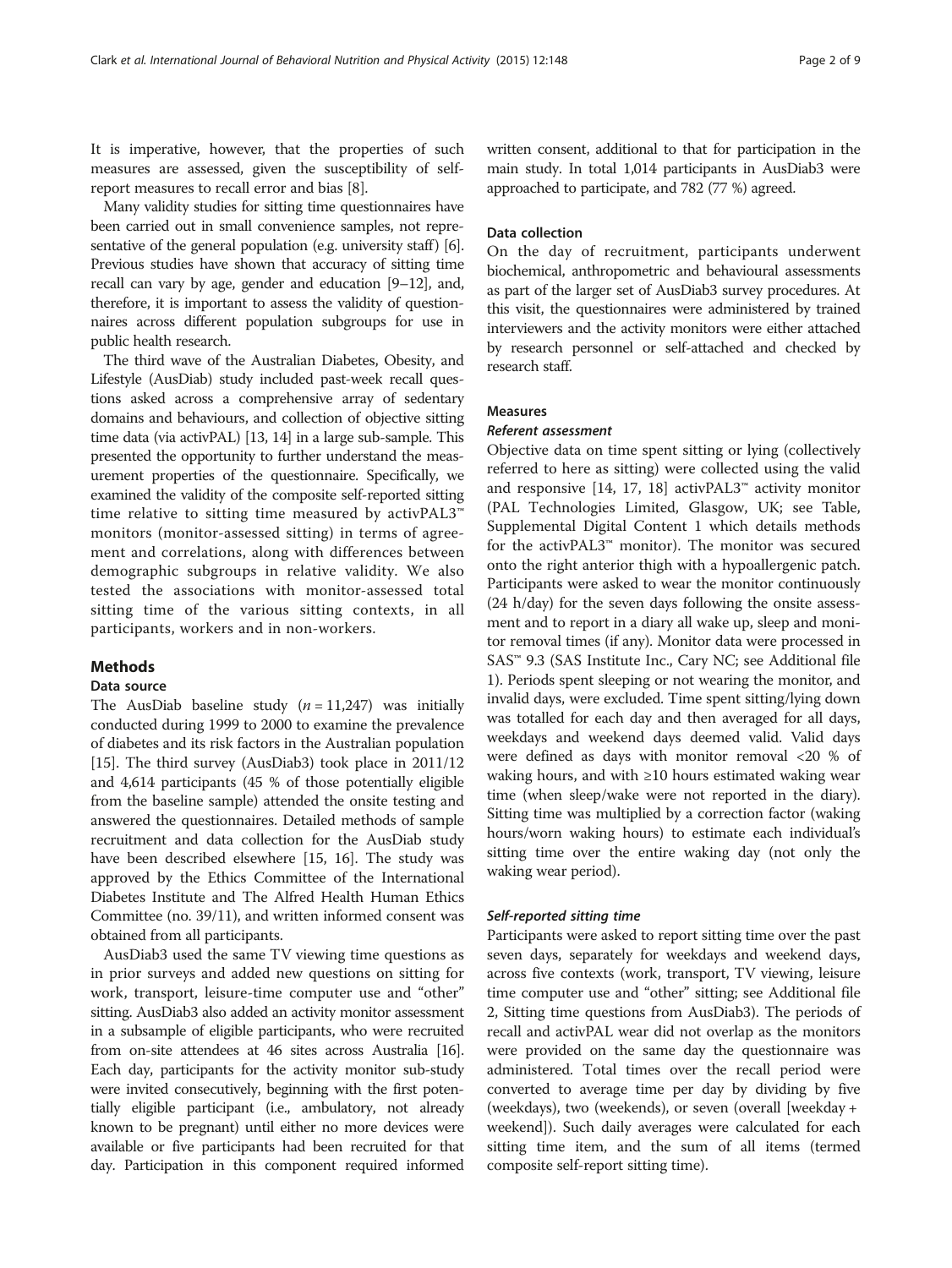#### Other measures

Socio-demographic data collected in the intervieweradministered questionnaire included: age; gender; education; work status; marital status; annual household income; and, area of residence (categorised as per Table [1](#page-3-0)). Moderate- to vigorous-intensity physical activity (MVPA) was determined using the Active Australia Survey (AAS), a validated and reliable questionnaire [[19](#page-8-0), [20](#page-8-0)], by summing the time spent over the last week in walking, other moderate and vigorous physical activity; (vigorous time multiplied by two as per AAS procedures) [\[21\]](#page-8-0). Physical activity status was then categorised as none  $(0 \text{ mins/week})$ , insufficient  $(0)$  = < 150 mins/week) and sufficient (≥150 mins/week) according to Australian guidelines [\[22\]](#page-8-0). Participants reported whether the week recalled in the physical activity and sedentary behaviour parts of the questionnaire was a "typical week" for them or not. Body Mass Index (BMI) was calculated using measured height and weight (protocol previously described) [\[16](#page-8-0)] and was categorised as normal or underweight (<25 kg/m<sup>2</sup>), overweight ( $\geq$ 25 to <30 kg/m<sup>2</sup>) or obese (≥30 kg/m<sup>2</sup>).

#### Statistical analyses

Analyses were conducted in SPSS version 22.0 (IBM Corporation, Armonk, NY) with statistical significance set at  $p < 0.05$  (two-tailed). The multistage sampling led to only a very average design effect (1.3); statistics were reported as per a simple random sample. Only participants who provided at least four valid days of monitor data (including at least one weekend day)  $(n = 711)$ , completed the sitting time questionnaire ( $n = 702$ ) and whose total self-reported sitting time was plausible (≤18 hours/day) ( $n = 700$ ) were included in analyses. Analyses did not exclude the 129 participants (18 %) who reported their recall period was not "typical" for them as relative validity  $(r = 0.54)$  was not worse for them than for other participants ( $r = 0.45$ ). Of the included participants 595 participants [85 %] wore the activPAL for seven valid days.

The associations between self-reported and monitorassessed sitting time over the whole week, for weekdays, and for weekend days were reported in terms of Pearson's correlations (r) with 95 % confidence intervals (95 % CI) performed in the whole sample and within various demographic subgroups. Linear regression models with interaction terms (self-report sitting time x demographic characteristic) examined differences between demographic subgroups in associations of self-report sitting with monitor-assessed sitting time. Associations of individual sitting time items with overall monitorassessed sitting time in the total sample, and specifically in workers and non-workers, were tested using Spearman's correlations (ρ). Strength of correlations are described according to the criteria established by Cohen: >0.5 large; 0.5–0.3 moderate; 0.3–0.1 small; and, <0.1 insubstantial [[23](#page-8-0)].

Agreement between composite self-report and monitorassessed sitting time was examined using the method outlined by Bland and Altman [\[24](#page-8-0)], with the plot displaying mean difference (MD) and limits of agreement (LoA;  $+/-1.96 \times SD$ ). Linear regression was used to check whether the MD and LoA varied across average values of self-report and monitor-assessed sitting time ([composite self-report sitting + monitor-assessed sitting]/2). Agreement was examined over all days, for weekdays and for weekend days.

#### Results

The included sample  $(n = 700)$  covered participants of ages 36 to 89 years (mean age =  $59$  years). Most  $(82 \%)$ reported that the sitting time responses they had provided were indicative of a typical week. Participants were awake (and wearing the monitor) for an average of 15.8 h/day  $(SD = 1.08)$  of which 56 % was recorded as sitting or lying down by the activPAL monitor. The included sample was not significantly different to the other AusDiab participants with respect to baseline characteristics of gender, area of residence and work status, but they were younger  $(p < 0.001)$  and more likely to be married or in a defacto relationship ( $p < 0.01$ ), have a post high school qualification ( $p < 0.001$ ), be born in Australia ( $p < 0.01$ ), be in the normal BMI range  $(\geq 18.5 - < 25 \text{ kg/m}^2, p < 0.001)$ , and less likely to have low household income (<AU\$800/ week,  $p < 0.001$ ) and to report MVPA of 150 minutes or more per week  $(p < 0.01)$  (see Additional file [3,](#page-7-0) Characteristics of excluded and included participants at AusDiab1).

#### Composite total sitting time

The correlation between self-report sitting time and monitor-assessed sitting time was moderate overall  $(r = 0.46, 95 \% \text{ CI: } 0.40, 0.52)$  and consistently moderate ( $r = 0.42$  to 0.50) across various population subgroups (Table [1](#page-3-0)). A further examination within the oldest group (≥65 years) suggested a weaker correlation of self-report with monitor-assessed sitting within those aged ≥75 years (*n* = 54; r = 0.23, 95 % CI: -0.04, 0.47) than those aged 65 to <75 years ( $n = 143$ ;  $r = 0.52$ , 95 % CI: 0.39, 0.63; interaction  $p = 0.046$ , F = 4.024, df = 1), albeit based on low numbers of participants.

#### Context-specific sitting time

Correlations with monitor-assessed sitting time are shown in Table [2](#page-4-0), overall and separately for weekdays and weekend days. Correlations between self-report and monitorassessed total sitting time were moderate for weekday totals  $(r = 0.49; 95 \% \text{ CI: } 0.43, 0.54)$  and weak for weekend day totals ( $r = 0.25$ ; 95 % CI: 0.19, 0.32), even within those with two weekend days of activPAL wear ( $n = 648$ ;  $r = 0.26$ ; 95 %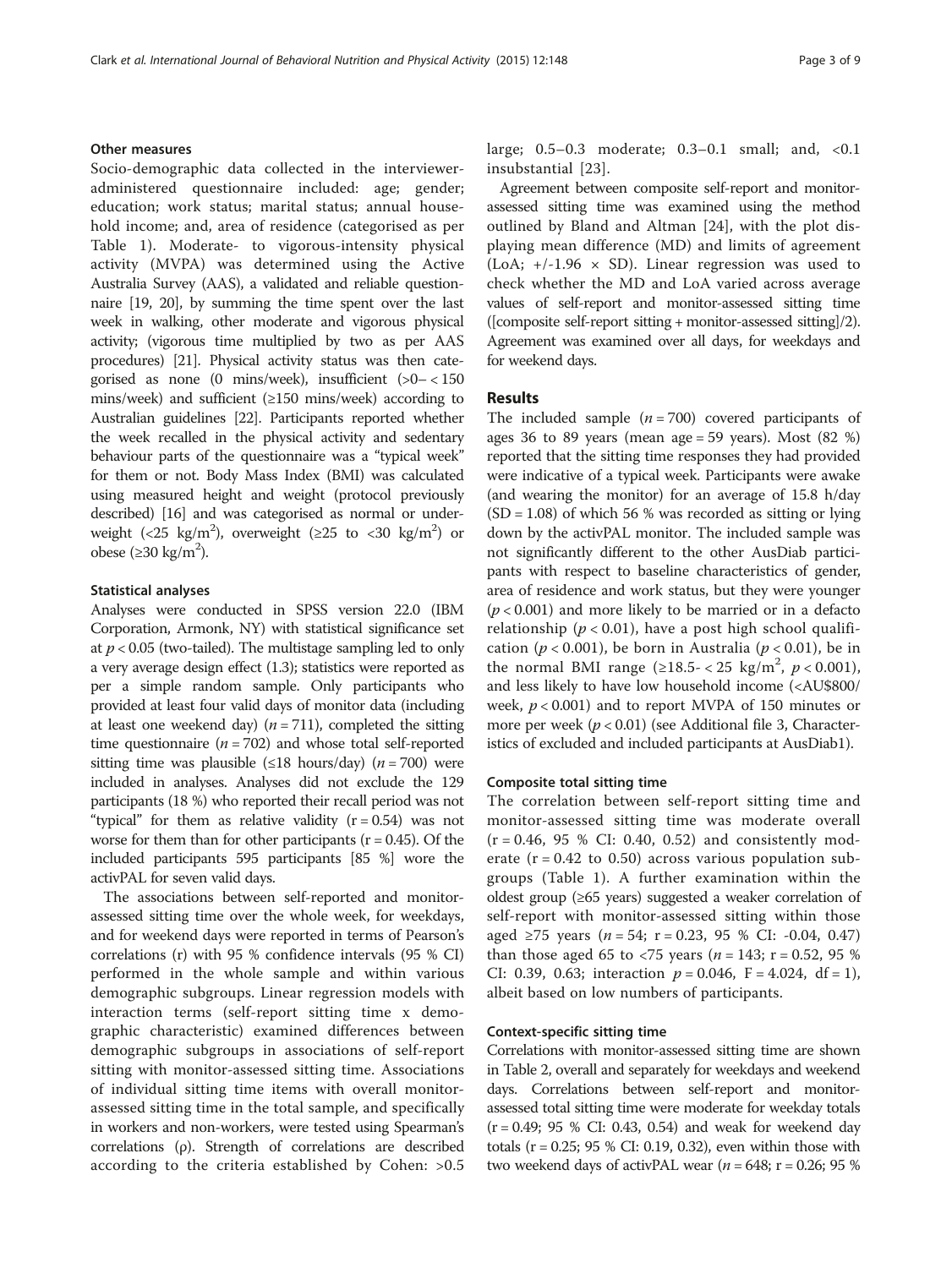| Characteristic                                                                                                                                                        | $\sqrt{n}$ | Mean (SD) sitting time,<br>h/day |             | Mean (SD) difference<br>sitting time | r (95 % CI)<br>Self-report vs activPAL | Interaction         |
|-----------------------------------------------------------------------------------------------------------------------------------------------------------------------|------------|----------------------------------|-------------|--------------------------------------|----------------------------------------|---------------------|
|                                                                                                                                                                       |            | Self-report                      | activPAL    |                                      |                                        |                     |
| Whole Sample                                                                                                                                                          | 700        | 6.85(2.69)                       | 8.86 (1.81) | 2.01(2.45)                           | $0.46$ (0.40, 0.52)                    |                     |
| Gender                                                                                                                                                                |            |                                  |             |                                      |                                        |                     |
| Women                                                                                                                                                                 | 388        | 6.43(2.47)                       | 8.55 (1.81) | 2.12(2.26)                           | $0.47$ $(0.39, 0.55)$                  | $p = 0.69$          |
| Men                                                                                                                                                                   | 312        | 7.36 (2.86)                      | 9.24 (1.74) | 1.87(2.66)                           | $0.42$ $(0.32, 0.51)$                  | $F = 0.16$ , df = 1 |
| Age group                                                                                                                                                             |            |                                  |             |                                      |                                        |                     |
| 35-49 years                                                                                                                                                           | 125        | 7.02 (2.80)                      | 8.78 (1.78) | 1.76(2.48)                           | 0.49(0.35, 0.61)                       | $p = 0.89$          |
| 50-64 years                                                                                                                                                           | 378        | 7.09 (2.75)                      | 8.74 (1.86) | 1.65(2.44)                           | $0.50$ $(0.42, 0.57)$                  | $F = 0.11$ , df = 2 |
| $\geq$ 65 years                                                                                                                                                       | 197        | 6.27(2.40)                       | 9.13(1.70)  | 2.86(2.24)                           | 0.45(0.33, 0.55)                       |                     |
| <b>BMI</b> category                                                                                                                                                   |            |                                  |             |                                      |                                        |                     |
| Normal or underweight <25 kg/m <sup>2</sup> )                                                                                                                         | 225        | 6.54(2.46)                       | 8.56 (1.69) | 2.02(2.31)                           | $0.43$ $(0.32, 0.53)$                  | $p = 0.77$          |
| Overweight $(≥25- < 30$ kg/m <sup>2</sup> )                                                                                                                           | 302        | 6.89(2.75)                       | 8.78 (1.80) | 1.90(2.43)                           | $0.49$ (0.40, 0.57)                    | $F = 0.27$ , df = 2 |
| Obese $(230 \text{ kg/m}^2)$                                                                                                                                          | 173        | 7.18(2.87)                       | 9.37(1.87)  | 2.19(2.65)                           | $0.44$ $(0.31, 0.55)$                  |                     |
| Physical activity category                                                                                                                                            |            |                                  |             |                                      |                                        |                     |
| None (0 min/week)                                                                                                                                                     | 63         | 7.23 (2.93)                      | 9.42 (1.72) | 2.20(2.73)                           | $0.43$ $(0.20, 0.61)$                  | $p = 0.68$          |
| Insufficient $(>0 - < 150$ min/week)                                                                                                                                  | 160        | 7.17 (2.78)                      | 9.07 (1.93) | 1.91(2.56)                           | 0.45(0.32, 0.67)                       | $F = 0.38$ , df = 2 |
| Sufficient (≥150 min/week)                                                                                                                                            | 477        | 6.69(2.61)                       | 8.71 (1.76) | 2.02(2.37)                           | $0.47$ $(0.39, 0.53)$                  |                     |
| Work status                                                                                                                                                           |            |                                  |             |                                      |                                        |                     |
| Full-time work                                                                                                                                                        | 259        | 7.75 (2.80)                      | 9.15(1.88)  | 1.40(2.52)                           | $0.48$ (0.38, 0.57)                    | $p = 0.91$          |
| Part-time work                                                                                                                                                        | 151        | 6.22(2.39)                       | 8.42 (1.78) | 2.20(2.33)                           | $0.42$ (0.27, 0.54)                    | $F = 0.10$ , df = 2 |
| Not in paid work                                                                                                                                                      | 284        | 6.39(2.52)                       | 8.82 (1.72) | 2.43 (2.34)                          | $0.44$ $(0.34, 0.53)$                  |                     |
| Highest qualification                                                                                                                                                 |            |                                  |             |                                      |                                        |                     |
| Year 12 or less                                                                                                                                                       | 205        | 6.25(2.38)                       | 8.63(1.85)  | 2.38(2.27)                           | 0.45(0.33, 0.55)                       | $p = 0.38$          |
| Certificate or diploma                                                                                                                                                | 322        | 6.72(2.63)                       | 8.83 (1.78) | 2.11(2.45)                           | $0.44$ $(0.35, 0.52)$                  | $F = 0.76$ , df = 1 |
| Degree or post graduate                                                                                                                                               | 169        | 7.80 (2.89)                      | 9.20 (1.77) | 1.39(2.56)                           | $0.48$ $(0.36, 0.59)$                  |                     |
| Income                                                                                                                                                                |            |                                  |             |                                      |                                        |                     |
| AU\$1500+/week                                                                                                                                                        | 172        | 7.38 (2.93)                      | 9.23(1.75)  | 1.84(2.55)                           | $0.50$ (0.38, 0.61)                    | $p = 0.93$          |
| AU\$800-1499/week                                                                                                                                                     | 244        | 7.00(2.75)                       | 8.78 (1.79) | 1.78(2.40)                           | $0.46$ (0.35, 0.55)                    | $F = 0.07$ , df = 2 |
| <au\$800 td="" week<=""><td>277</td><td>6.37(2.52)</td><td>8.73 (1.84)</td><td>2.36(2.39)</td><td><math>0.44</math> <math>(0.34, 0.53)</math></td><td></td></au\$800> | 277        | 6.37(2.52)                       | 8.73 (1.84) | 2.36(2.39)                           | $0.44$ $(0.34, 0.53)$                  |                     |
| Marital status                                                                                                                                                        |            |                                  |             |                                      |                                        |                     |
| Married or de facto                                                                                                                                                   | 539        | 6.79(2.64)                       | 8.76 (1.78) | 1.96 (2.39)                          | $0.47$ (0.40, 0.53)                    | $p = 0.56$          |
| Not married or de facto                                                                                                                                               | 161        | 7.02 (2.84)                      | 9.18 (1.86) | 2.16(2.63)                           | $0.44$ $(0.31, 0.56)$                  | $F = 0.35$ , df = 1 |
| Area of residence                                                                                                                                                     |            |                                  |             |                                      |                                        |                     |
| Capital city                                                                                                                                                          | 438        | 6.94(2.73)                       | 8.93 (1.85) | 1.99(2.44)                           | 0.49(0.41, 0.56)                       | $p = 0.27$          |
| Not capital city                                                                                                                                                      | 262        | 6.69(2.60)                       | 8.73 (1.74) | 2.04(2.46)                           | $0.42$ $(0.31, 0.51)$                  | $F = 1.21$ , df = 1 |

<span id="page-3-0"></span>Table 1 Total sitting time (h/day) assessed by a 10-item, past seven-day recall questionnaire versus by activPAL monitor in Australian adults aged  $>35$  years ( $n = 700$ )

Missing data for work status (n = 6), highest qualification (n = 4), and income (n = 7). Standard deviation (SD), Pearson's correlation (r), 95 % confidence interval (95 % CI). P for difference between groups in association of self-report with monitor-assessed total sitting time (linear regression)

CI: 0.19, 0.33). Sitting time reported in each context individually had only small or insubstantial correlations with total monitored sitting time, that were typically statistically significant, except for transport sitting, and for "other" sitting. The highest correlations with total monitored sitting overall across the week, on weekdays, and on weekend days respectively were observed for overall work sitting ( $\rho = 0.25$ ;

95 % CI: 0.17, 0.31), weekday work sitting (ρ = 0.33; 95 % CI: 0.26, 0.40) and weekend TV viewing ( $\rho = 0.23$ ; 95 % CI 0.16, 0.30). The same was the case within workers (see Additional file [4\)](#page-7-0), while within non-working participants, TV viewing time was the strongest correlate of monitor-assessed sitting time overall across the week, on weekdays and on weekend days.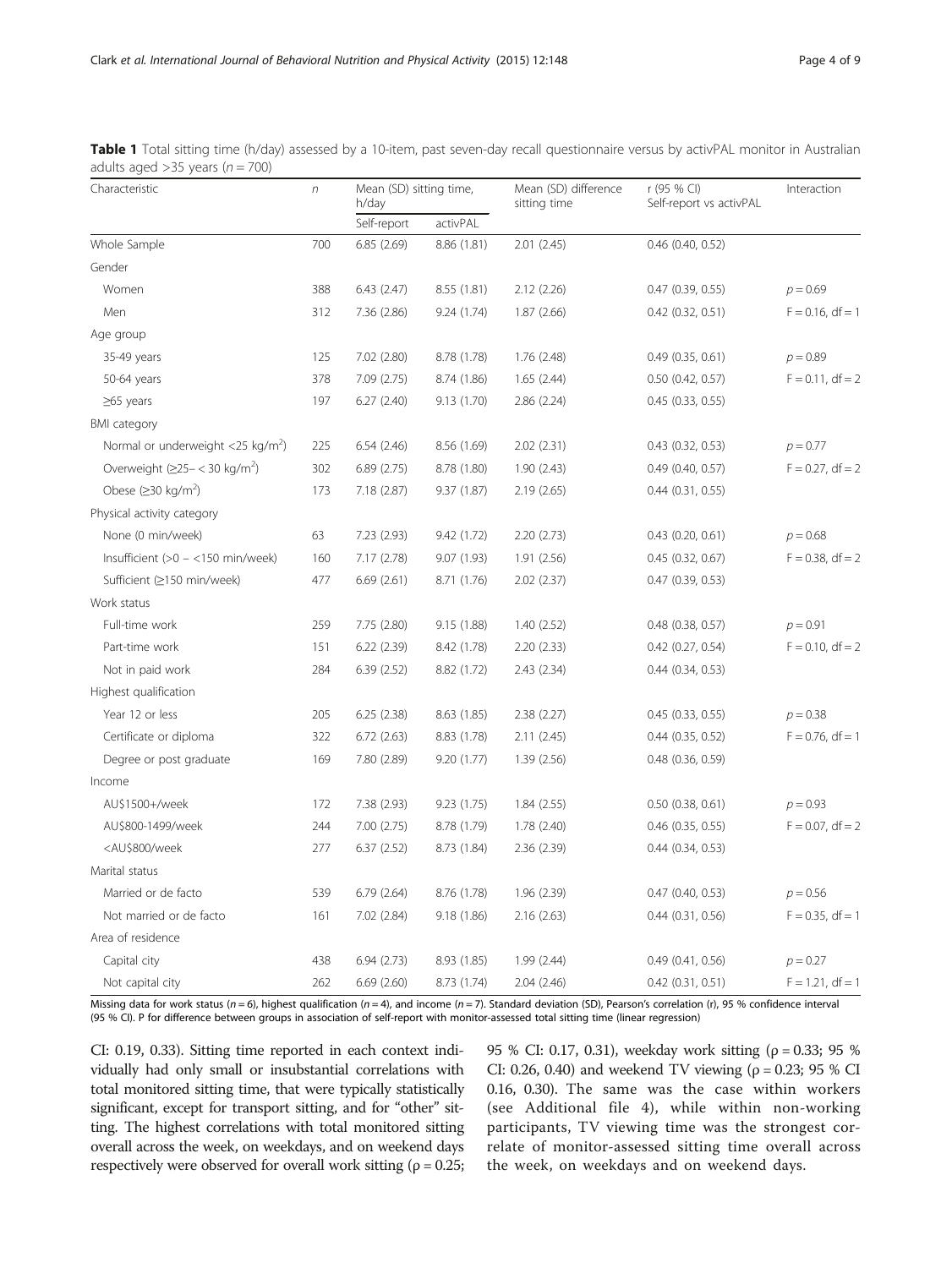<span id="page-4-0"></span>Table 2 Sitting time spent in specific contexts (h/day) as recalled over the past seven days and relative validity against monitored sitting time (activPAL) in Australian adults aged >35 years ( $n = 700$ )

|                        | Overall                                                 |                             | Weekday                                                 |                              | Weekend day                                             |                            |
|------------------------|---------------------------------------------------------|-----------------------------|---------------------------------------------------------|------------------------------|---------------------------------------------------------|----------------------------|
|                        | Median (25 <sup>th</sup> , 75 <sup>th</sup> percentile) | Correlation (95 % CI)       | Median (25 <sup>th</sup> , 75 <sup>th</sup> percentile) | Correlation (95 % CI)        | Median (25 <sup>th</sup> , 75 <sup>th</sup> percentile) | Correlation (95 % CI)      |
| Questionnaire, h/day   |                                                         |                             |                                                         |                              |                                                         |                            |
| Work                   | $0.71$ (0.00, 3.57)                                     | $\rho = 0.25$ (0.17, 0.31)  | $0.83$ $(0.00, 4.80)$                                   | $\rho = 0.34$ (0.27, 0.40)   | $0.00$ (0.00, 0.00) <sup>a</sup>                        | $\rho = 0.07$ (0.00, 0.14) |
| Transport              | $0.67$ $(0.33, 1.07)$                                   | $\rho = 0.07$ (-0.01, 0.14) | 0.60(0.31, 1.00)                                        | $\rho = 0.12$ (0.05, 0.20)   | 0.50(0.05, 1.00)                                        | $p = -0.04$ (-0.11, 0.04)  |
| TV                     | 1.71 (0.86, 2.50)                                       | $\rho = 0.16$ (0.09, 0.24)  | 1.70 (0.80, 2.60)                                       | $\rho = 0.09$ (0.01, 0.16)   | 2.00(1.00, 2.50)                                        | $\rho = 0.23$ (0.16, 0.30) |
| Computer               | 0.43(0.07, 1.00)                                        | $\rho = 0.14$ (0.06, 0.21)  | $0.40$ $(0.00, 1.00)$                                   | $\rho = 0.12$ (0.05, 0.19)   | 0.25(0.00, 1.00)                                        | $\rho = 0.10$ (0.03, 0.17) |
| "Other" sitting        | 1.43 (0.86, 2.14)                                       | $\rho = 0.06$ (-0.02, 0.13) | 1.15 (0.64, 2.00)                                       | $\rho = -0.01$ (-0.09, 0.06) | 1.96 (1.00, 2.71)                                       | $\rho = 0.11$ (0.04, 0.18) |
| Total (sum of above)   | Mean $6.85$ (SD = 2.69)                                 | $r = 0.46$ (0.40, 0.52)     | Mean $7.34$ (SD = 3.21)                                 | $r = 0.49$ (0.43, 0.54)      | Mean $5.62$ (SD = 2.66)                                 | $r = 0.25(0.19, 0.32)$     |
| activPAL, h/day        |                                                         |                             |                                                         |                              |                                                         |                            |
| Monitored sitting time | Mean $8.86$ (SD = 1.81)                                 | $\overline{\phantom{a}}$    | Mean $8.96$ (SD = 1.98)                                 |                              | Mean $8.48$ (SD = 2.10)                                 |                            |

Data for sitting times are median (25, 75 %) except where indicated as mean (SD). Spearman's correlation (ρ), Pearson's correlation (r), findings in bold are significant. <sup>a</sup>Only 124 participants reported sitting for work the weekend with median time of 1.50 h/day (25 %: 0.75, 75 %: 2.50) within those who worked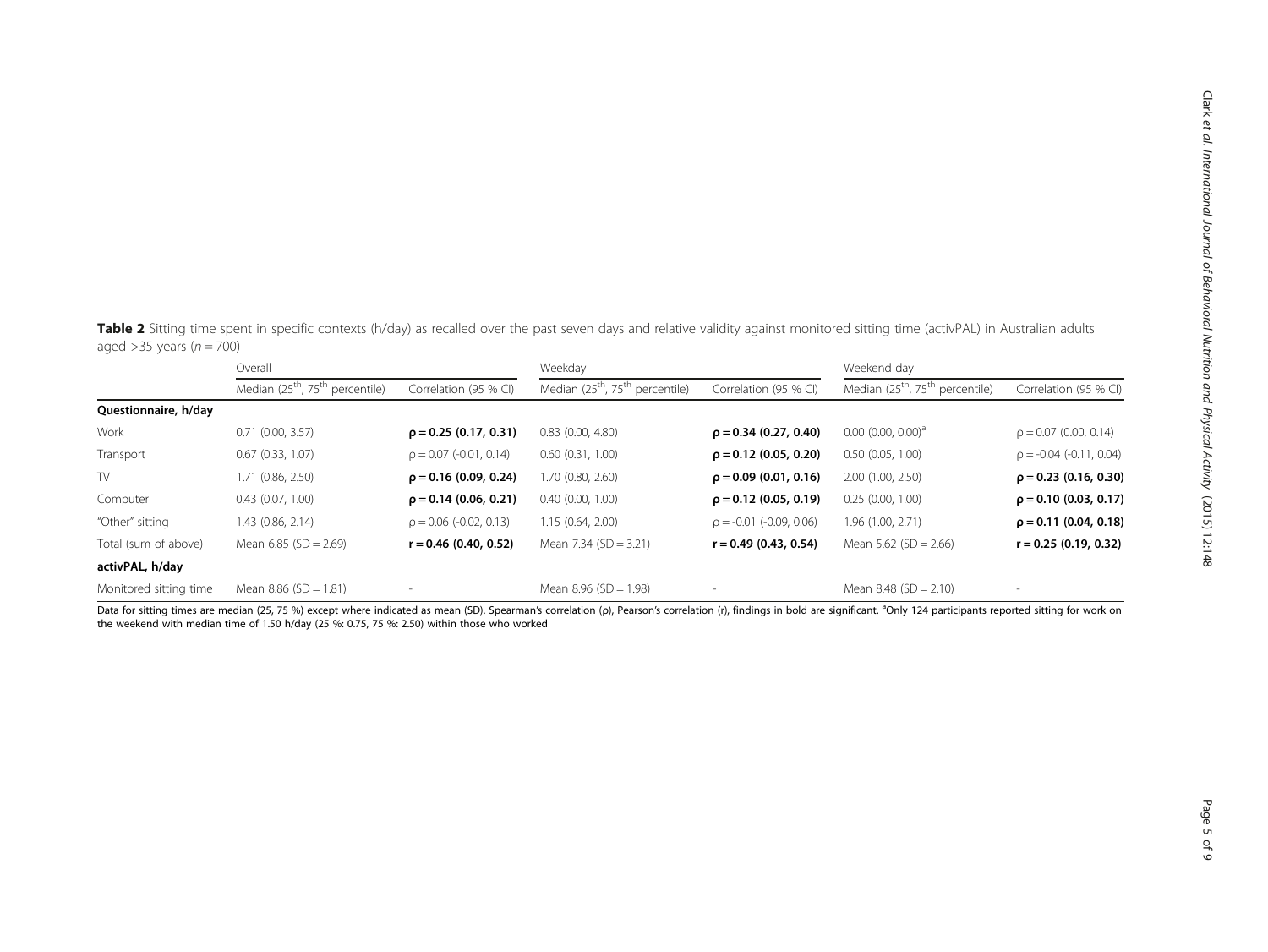#### Agreement

The Bland-Altman plot for the agreement in total (composite) sitting time (h/day) assessed by self-report versus monitor is shown in Fig. [1.](#page-6-0) The difference between the instruments increased significantly with the average of the two measures, but the 95 % limits of agreement were constant, and consistently large, at  $\pm$  4.32 h/day (Fig. [1](#page-6-0)). For all but the very highest levels of average sitting time (>approximately 14 h /day), the questionnaire underestimated relative to the monitor. The difference between the two measures was -2.01 h/day on average (i.e., at 7.85 h/day, mean of self-report and activPAL sitting time). A positive bias, and wide limits of agreement were also seen for weekday and weekend day sitting (Fig. [1\)](#page-6-0).

#### **Discussion**

In this sample of Australian adults, we found that composite self-reported sitting time recalled over the past seven days, measured using a 10-item multi-context questionnaire, was moderately correlated  $(r = 0.46, 95 %$  CI: 0.40, 0.52) with monitor-assessed sitting time overall and across a wide range of demographic groups. The self-report measure was an acceptable method to rank participants' sitting time. This measure is not appropriate when accurate estimates of actual sitting time are required as agreement with monitor-assessed sitting time was poor, both at a group level (mean differences averaging 2 h/day that varied proportionally to average sitting time), and for individuals (>4 h/day limits of agreement).

Mostly, sedentary behaviour questionnaires show small to moderate correlations (predominantly <0.40) with referent measures, typically derived from waistworn accelerometers (sedentary time <100 counts per minute, vertical axis) that do not measure sitting [[6\]](#page-8-0). Our findings show correlations of  $r = 0.4$  to  $r = 0.5$ , despite the recall and device wear weeks being completely separate, which tends to weaken correlations. Weekend day measures may be the most affected, with the least days of monitoring available to minimise the between-day variation. The relative validity in this current study was similar to that observed against activPAL sitting time within overweight breast cancer survivors for total sitting time assessed using the seven-context Past-day Adults Sedentary Time questionnaire (PAST; on recalled day  $r = 0.58$ , 95 % CI 0.40, 0.72; for overall weekly sitting time  $r = 0.36$ ; 95 % CI 0.11, 0.57) [\[25](#page-8-0)] and the Dutch version of the SIT-Q\_7d, a five-context past week recall questionnaire ( $\rho = 0.52$ ,  $p < 0.001$ ) with similar contexts to the AusDiab questionnaire but with categorical responses [\[26](#page-8-0)].

Previous studies have examined and found differences in the validity of sitting time questionnaires by age, gender, and education [\[9, 11](#page-8-0), [12, 27\]](#page-8-0). We observed no significant or large differences in relative validity between socio-demographic groups aside from poorer relative validity within older adults (≥75 years) than their younger counterparts. Age-related differences in validity have been observed elsewhere [\[11](#page-8-0)]. While this could reflect an age bias in the referent measure, some caution should be exercised when using the questionnaire in adults aged ≥75 years.

Sitting for work and for TV viewing were consistently the two contextual measures most strongly correlated with monitor-assessed total sitting time. Their relative importance seemed to depend on the time period of interest (work was important overall and for weekday sitting while TV viewing was especially important for weekend-day sitting) and participant work status. In non-workers, TV viewing was always the most important context, which was somewhat consistent with a finding from NHANES [[28\]](#page-8-0), that the correlation of TV viewing time with total accelerometer-derived sedentary time (<100 cpm) appeared stronger within non-workers than workers.

Agreement between composite self-report and monitorassessed sitting time was poor, with a positive linear relationship between the difference and average of the two measures. At mean levels of average sitting time, participants reported over two hours less sitting per day than was recorded by the activPAL. This bias is similar to previous findings for sedentary behaviour questionnaires compared to activPAL sitting time [\[25, 26](#page-8-0)] and to accelerometerderived sedentary time (100 cpm) [\[11\]](#page-8-0) for both single-item sitting time questions [\[10, 29\]](#page-8-0) and composite measures of sitting time [\[11, 30](#page-8-0)]. Limits of agreement were also wide, indicating poor individual accuracy.

Both self-report and monitor-based measures have their own unique place in furthering the science of sedentary behaviour [\[31\]](#page-8-0). Self-report measures, such as the AusDiab3 multi-context questionnaire, can provide important behavioural context information, are a cost-effective method of ranking participants, and are useful in assessing relationships between sitting time and health outcomes. However, when accurate sitting time duration is required, monitors are more appropriate in order to provide the necessary precision at both the group and the individual level [\[13\]](#page-8-0).

A key strength of this study was the comparison selfreport questions against an accurate measure of sitting time (activPAL3) [\[13, 14\]](#page-8-0) in a large and diverse sample of adults. Although not population representative, the sample was much closer to representative than can be said of most validity studies, covering a wide spectrum of Australian adults across multiple geographic locations, and chiefly lacking only adults aged ≤35 years. Findings cannot be generalised to young adults. The validity of individual sitting contexts, such as computer use, may differ for young adults from what we observed. Arguably, this study may have overestimated the validity of the questionnaire as the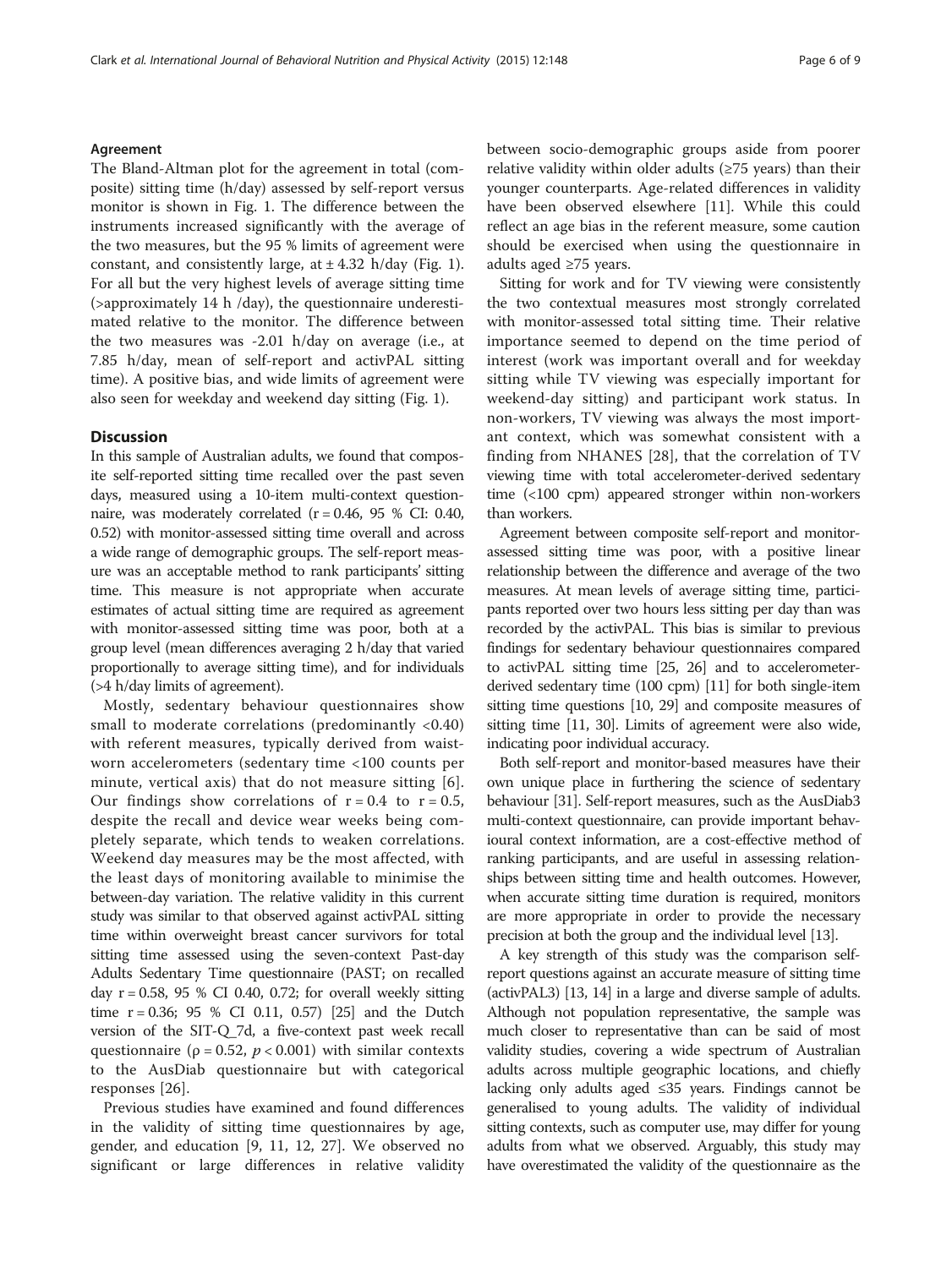<span id="page-6-0"></span>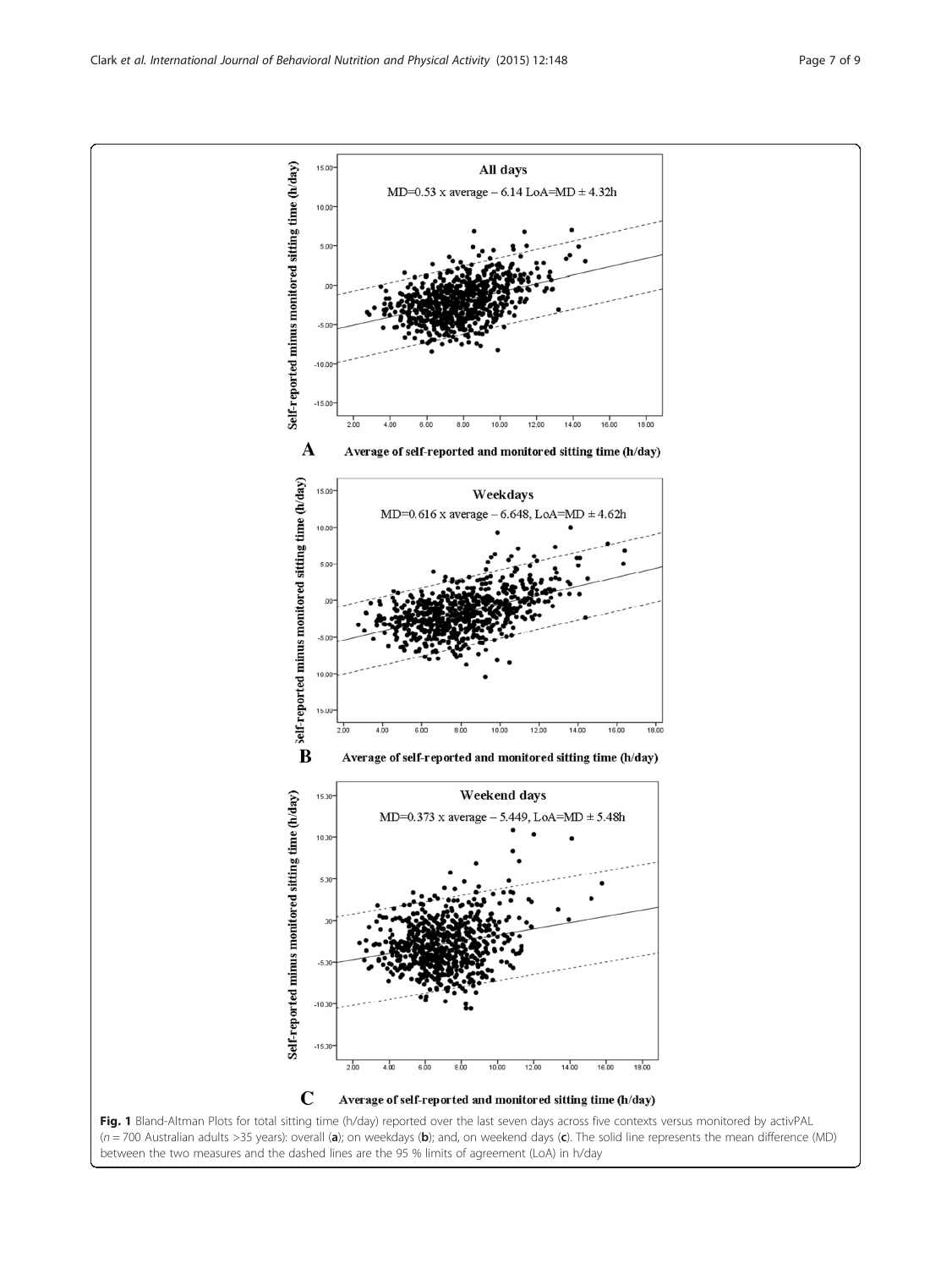<span id="page-7-0"></span>general reporting abilities may be greater for this group (now involved in the third wave of a longitudinal study) than for the population at large. However, this specific questionnaire had never been administered to the participants in previous waves (with the exception of the TV viewing question). A further limitation of the study design was that sedentary behavior may vary over time, but only a single assessment of each measure was taken, close together in time, but not at the same time. As such our findings likely underestimate what the agreement and correlation would be if our objective and self-report measures were obtained for precisely the same week. Ideally, for behaviors that are likely to vary over time, validity should be assessed for long-term averages [[32](#page-8-0)]. Methods to address this have been developed, involving performing assessments repeatedly, spread across an extended period of time [[32\]](#page-8-0). Additionally, the reliability of this measure was not assessed, although both self-report and devicebased measures of sedentary behavior typically show good reliability [\[6](#page-8-0), [33](#page-8-0)].

#### Conclusions

The composite total sitting time derived from these domain- and behaviour-specific sitting questions showed acceptable ability to rank participants relative to monitored sitting time, and this quality extended across different socio-demographic groups. Self-reported total sitting time, however, was not accurate at either the group or individual level. This measure, therefore, may be most suited to assessing associations of sitting time with health outcomes, but would not be useful to accurately estimate total sitting time.

#### Additional files

[Additional file 1:](dx.doi.org/10.1186/s12966-015-0309-y) AF 1 IJBNPA AusDiab3 sitting questionnaire validity.pdf; Details of activity monitor (activPAL) data collection and processing. (PDF 67 kb)

[Additional file 2:](dx.doi.org/10.1186/s12966-015-0309-y) AF 2 IJBNPA AusDiab3 sitting questionnaire validity.pdf; AusDiab3 sitting time questions. (PDF 49 kb)

[Additional file 3:](dx.doi.org/10.1186/s12966-015-0309-y) AF 3 IJBNPA AusDiab3 sitting questionnaire **validity.**pdf; Comparison of baseline (AusDiab1) characteristics between AusDiab1 participants who ultimately were included ( $n = 700$ ) or not included ( $n = 10547$ ) in the present study, due to sub-study non-selection/ non-participation/lack of data, or loss to follow-up (AusDiab1–AusDiab3). (PDF 58 kb)

[Additional file 4:](dx.doi.org/10.1186/s12966-015-0309-y) AF 4 IJBNPA AusDiab3 sitting questionnaire validity.pdf; Sitting time in various contexts recalled over the past seven days and relative validity against total sitting time assessed by activPAL™ within participant in paid work ( $n = 410$ ) and not in paid work ( $n = 284$ ). (PDF 47 kb)

#### Competing interests

The authors declare no conflict of interest.

#### Authors' contributions

BC conceived of the validity study, carried out the analysis and drafted the manuscript. BL conceived of the study, and participated in its design and

coordination and helped to draft the manuscript. EW assisted with data preparation, statistical analyses and interpretation and drafting of the manuscript. PG participated in its design and coordination and helped to draft the manuscript. GH assisted in data acquisition and helped to draft the manuscript. DW assisted in data acquisition and helped to draft the manuscript. NO conceived of the study, and participated in its design and coordination and helped to draft the manuscript. All authors read and approved the final manuscript.

#### Acknowledgments

The AusDiab study co-coordinated by the Baker IDI Heart and Diabetes Institute, gratefully acknowledges the support and assistance given by: K Anstey, B Atkins, B Balkau, E Barr, A Cameron, S Chadban, M de Courten, D Dunstan, A Kavanagh, D Magliano, S Murray, N Owen, K Polkinghorne, J Shaw, T Welborn, P Zimmet and all the study participants.

Also, for funding or logistical support, we are grateful to: National Health and Medical Research Council (NHMRC grants 233200 and 1007544), Australian Government Department of Health and Ageing, Abbott Australasia Pty Ltd, Alphapharm Pty Ltd, Amgen Australia, AstraZeneca, Bristol-Myers Squibb, City Health Centre-Diabetes Service-Canberra, Department of Health and Community Services - Northern Territory, Department of Health and Human Services – Tasmania, Department of Health – New South Wales, Department of Health – Western Australia, Department of Health – South Australia, Department of Human Services – Victoria, Diabetes Australia, Diabetes Australia Northern Territory, Eli Lilly Australia, Estate of the Late Edward Wilson, GlaxoSmithKline, Jack Brockhoff Foundation, Janssen-Cilag, Kidney Health Australia, Marian & FH Flack Trust, Menzies Research Institute, Merck Sharp & Dohme, Novartis Pharmaceuticals, Novo Nordisk Pharmaceuticals, Pfizer Pty Ltd, Pratt Foundation, Queensland Health, Roche Diagnostics Australia, Royal Prince Alfred Hospital, Sydney, Sanofi Aventis, sanofi-synthelabo, and the Victorian Government's OIS Program.

The funders of this study had no role in the data analysis or interpretation of the results.

The authors were supported by: National Health and Medical Research Council of Australia (NHMRC Program Grant #APP566940 to NO; Centre of Research Excellence grant #APP1057608 to GNH, NO, and DWD with salary support to BKC; Senior Principal Research Fellowship # 1003960 to NO; Senior Research Fellowship # APP1078360 to DWD; Career Development Fellowship #1086029 to GNH; funding support to PAG from Centre of Research Excellence grant #APP1000986); Heart Foundation Postdoctoral Fellowship (# PH 12B 7054 to GNH); and, the Victorian Government's OIS Program (to NO and DWD). The funders of this study had no role in the data analysis or interpretation of the results.

#### Author details

<sup>1</sup>The University of Queensland, School of Public Health, Brisbane Queensland, Australia. <sup>2</sup> Cancer Epidemiology Centre, Cancer Council Victoria Melbourne, Australia. <sup>3</sup>Melbourne School of Population and Global Health, Faculty of Medicine, Dentistry and Health Sciences, The University of Melbourne, Melbourne, Australia. <sup>4</sup> Baker IDI Heart and Diabetes Institute, Melbourne, Victoria, Australia. <sup>5</sup>Mater Research Institute - The University of Queensland, Brisbane, QLD, Australia. <sup>6</sup>Curtin University, School of Physiotherapy, Perth, Western Australia, Australia. <sup>7</sup>School of Exercise and Nutrition Sciences, Deakin University, Burwood, VIC, Australia. <sup>8</sup>Department of Epidemiology and Preventive Medicine, Monash University, Melbourne, VIC, Australia. <sup>9</sup> School of Sport Science, Exercise and Health, The University of Western Australia, Perth, WA, Australia. <sup>10</sup>Central Clinical School, Monash University, Melbourne, VIC, Australia. <sup>11</sup>Mary MacKillop Institute for Health Research, Australian Catholic University, Melbourne, VIC, Australia.

#### Received: 7 October 2015 Accepted: 1 December 2015 Published online: 04 December 2015

#### References

- 1. Ford ES, Caspersen CJ. Sedentary behaviour and cardiovascular disease: a review of prospective studies. Int J Epidemiol. 2012;41(5):1338–53.
- 2. Chau JY, Grunseit AC, Chey T, Stamatakis E, Brown WJ, Matthews CE, et al. Daily sitting time and all-cause mortality: a meta-analysis. PLoS One. 2013; 8(11):e80000.